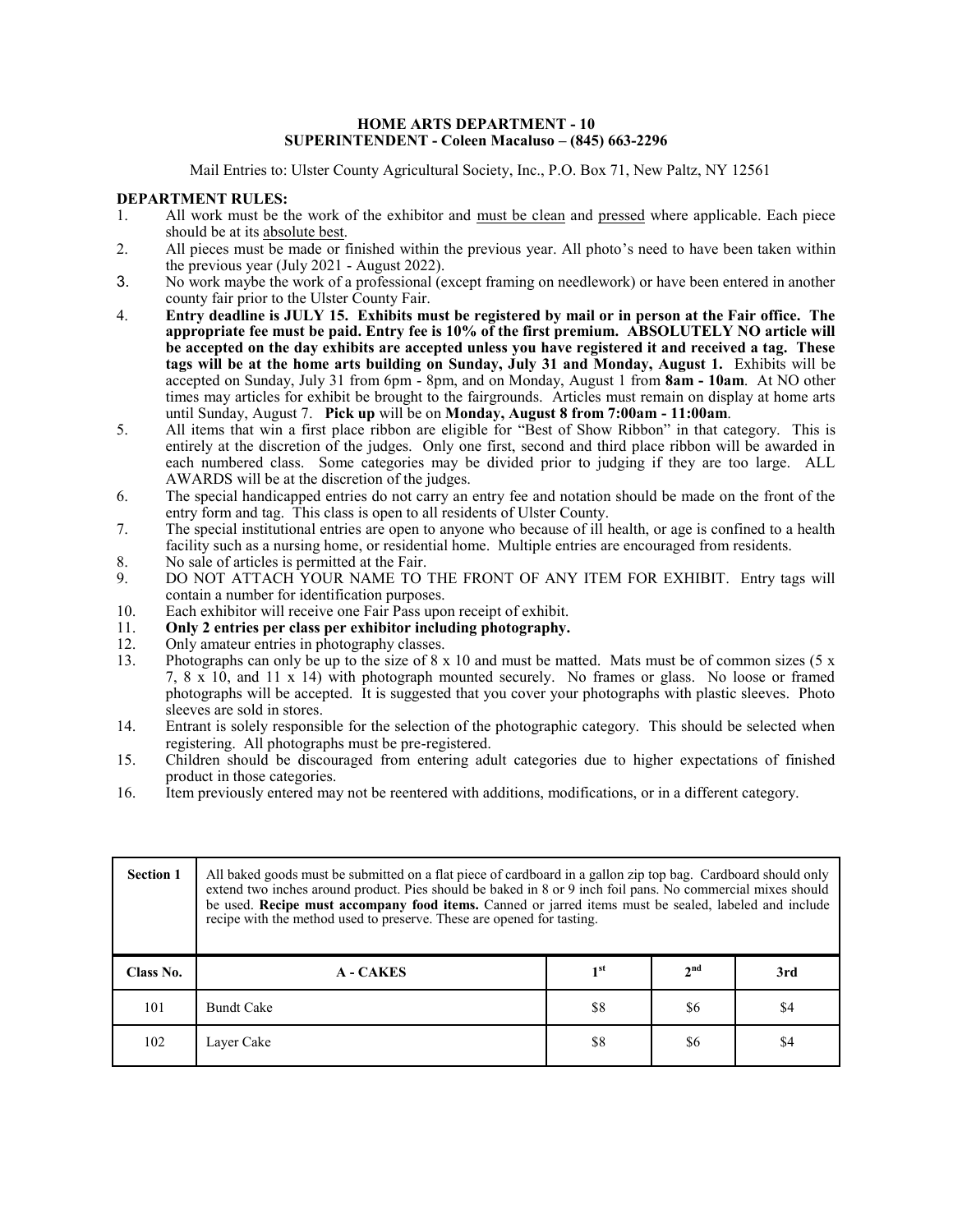| 103       | Coffee Cake (no yeast)                          | \$8             | \$6             | \$4             |
|-----------|-------------------------------------------------|-----------------|-----------------|-----------------|
| 104       | Cup Cakes (3) no frosting                       | \$8             | \$6             | \$4             |
| 105       | Cup Cakes (3) frosted                           | \$8             | \$6             | \$4             |
| 106       | Best Decorated Cake (Theme - Anchors Away)      | \$8             | \$6             | \$4             |
| 107       | Cheese Cake                                     | \$8             | \$6             | \$4             |
| 108       | Your Choice                                     | \$8             | \$6             | \$4             |
| Class No. | <b>B-COOKIES</b>                                | 1 <sup>st</sup> | 2 <sup>nd</sup> | 3rd             |
| 110       | Drop Cookies (6)                                | \$4             | \$3             | \$2             |
| 111       | Bar Cookies (6)                                 | \$4             | \$3             | \$2             |
| 112       | Brownies (no mix)                               | \$4             | \$3             | \$2             |
| 114       | Rolled Cookies (6)                              | \$4             | \$3             | \$2             |
| 116       | Your Choice (6)                                 | \$4             | \$3             | \$2             |
| 117       | Best Decorated Cookie (Theme: Anchors Away)     | \$4             | \$3             | \$2             |
| Class No. | <b>C-PIES</b>                                   | 1 <sup>st</sup> | 2 <sup>nd</sup> | 3 <sup>rd</sup> |
| 120       | <b>Blueberry Pie</b>                            | $\$8$           | \$6             | \$4             |
| 121       | Cherry Pie                                      | \$8             | \$6             | \$4             |
| 122       | Apple Pie                                       | \$8             | \$6             | \$4             |
| 123       |                                                 |                 |                 |                 |
|           | Your Choice                                     | \$8             | \$6             | \$4             |
| Class No. | <b>D-BREADS</b> and ROLLS                       | $1^{\rm st}$    | 2 <sup>nd</sup> | $3^{\text{rd}}$ |
| 125       | Quick Breads                                    | \$6             | \$4             | \$3             |
| 126       | Yeast Breads (either whole wheat, rye or white) | \$6             | \$4             | \$3             |
| 128       | Coffee Cake or Coffee Roll (yeast)              | \$6             | $\$4$           | \$3             |
| 129       | Coffee Cake (baking powder)                     | \$6             | $\$4$           | $$3$            |
| 130       | Muffins                                         | \$6             | $\$4$           | $$3$            |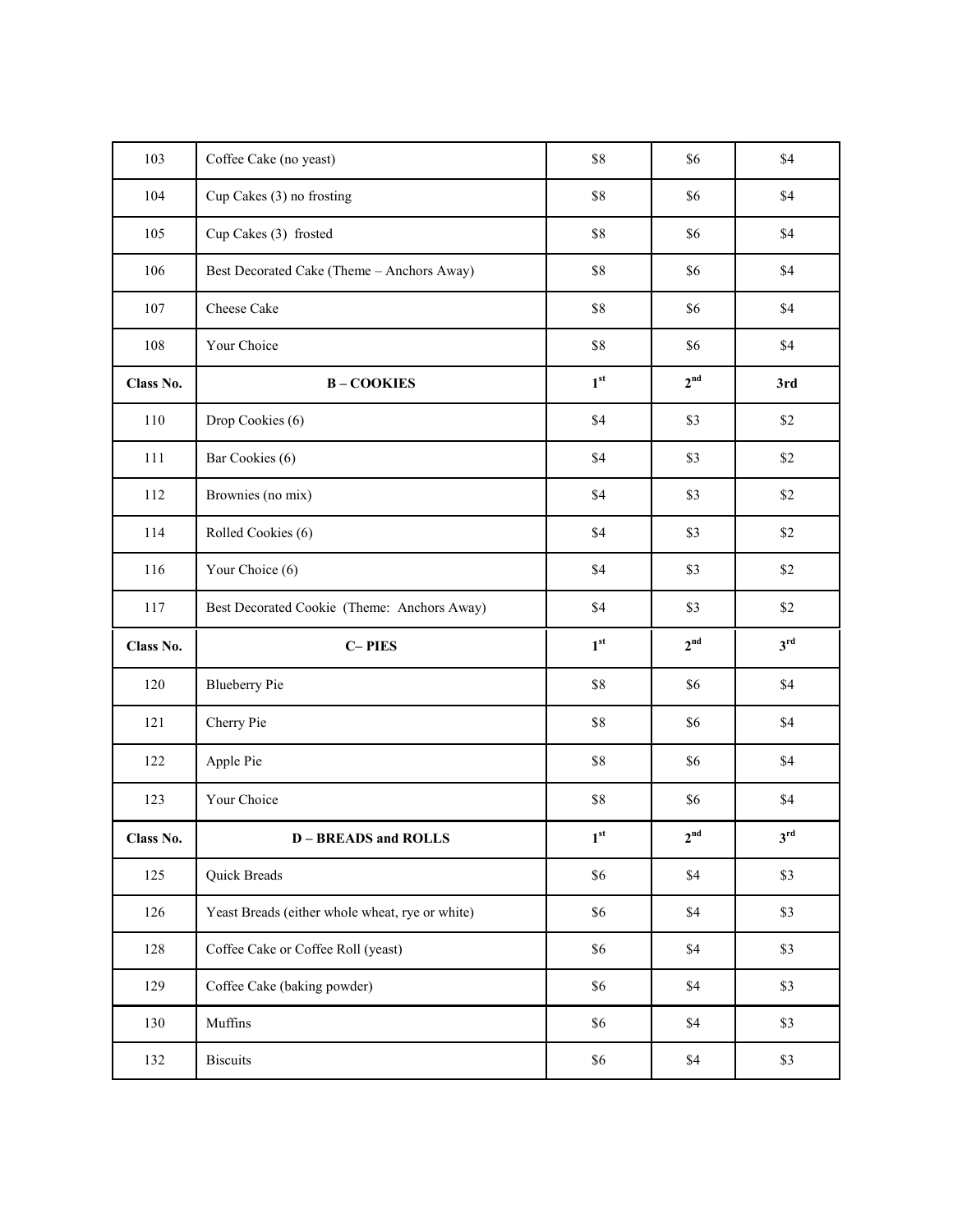| Class No.        | E - CANNING (Must be canned within the year)                | 1 <sup>st</sup> | 2 <sup>nd</sup> | $3^{\text{rd}}$ |
|------------------|-------------------------------------------------------------|-----------------|-----------------|-----------------|
| 134              | Pickles Dill, Other (1 jar)                                 | \$4             | \$3             | \$2             |
| 135              | Pickles (Other)                                             | \$4             | \$3             | \$2             |
| 136              | Relishes (1 jar)                                            | \$4             | \$3             | \$2             |
| 137              | Vegetables (your choice) (1 jar)                            | \$4             | \$3             | \$2             |
| 138              | Fruits (your choice) (1 jar)                                | \$4             | \$3             | \$2             |
| 139              | Chutney (1 jar)                                             | \$4             | \$3             | \$2             |
| Class No.        | F - JELLIES, JAMS, PRESERVE, CONSERVES,<br><b>MARMALADE</b> | 1 <sup>st</sup> | 2 <sup>nd</sup> | 3 <sup>rd</sup> |
| 140              | Jam (1 jar)                                                 | \$4             | \$3             | \$2             |
| 141              | Jelly (1 jar)                                               | \$4             | \$3             | \$2             |
| 142              | Honey (1 jar)                                               | \$4             | \$3             | \$2             |
| 143              | Preserves (1 jar)                                           | \$4             | \$3             | \$2             |
| 144              | Pickled Foods                                               | \$4             | \$3             | \$2             |
| 145              | Vinegar Flavored                                            | \$4             | \$3             | \$2             |
| 146              | Maple Syrup                                                 | \$4             | \$3             | \$2             |
| Class No.        | <b>G - CANDY/SNACK</b>                                      | 1 <sup>st</sup> | 2 <sup>nd</sup> | 3 <sup>rd</sup> |
| 150              | Fudge                                                       | \$4             | \$3             | \$2             |
| 151              | Hard                                                        | \$4             | \$3             | $\$2$           |
| 153              | Other                                                       | \$4             | \$3             | $\$2$           |
| 154              | <b>Healthy Snack</b>                                        | \$4             | \$3             | \$2             |
| <b>Section 2</b> |                                                             |                 |                 |                 |
| Class No.        | <b>A - FURNISHINGS</b>                                      | 1 <sup>st</sup> | 2 <sup>nd</sup> | 3 <sup>rd</sup> |
| 201              | Bookcase                                                    | $\$8$           | \$6             | \$4             |
| 202              | Wood household item                                         | $\$8$           | \$6             | \$4             |
| 203              | <b>Wood Carvings</b>                                        | $\$8$           | \$6             | \$4             |
| 204              | Wood Burning                                                | $\$8$           | \$6             | \$4             |
| 205              | Made from Pallet                                            | $\$8$           | \$6             | \$4             |
| 206              | Hand Finished Chair (not handmade)                          | $\$8$           | \$6             | \$4             |
| 207              | <b>Stenciled Furnishing</b>                                 | $\$8$           | \$6             | $\$4$           |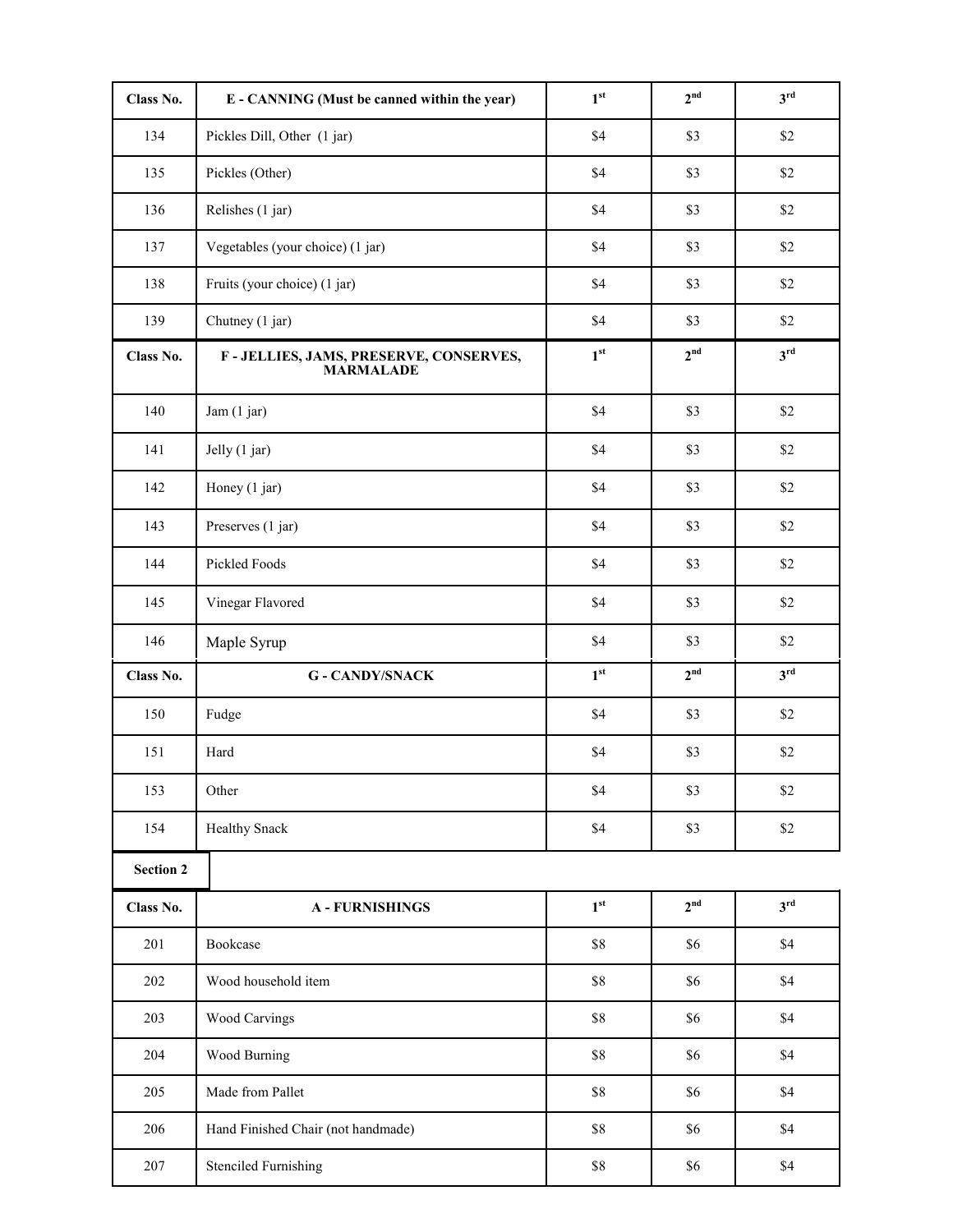| Class No.        | <b>A - FURNISHINGS</b>                 | 1 <sup>st</sup>          | 2 <sup>nd</sup> | 3 <sup>rd</sup> |
|------------------|----------------------------------------|--------------------------|-----------------|-----------------|
| 208              | Lamp                                   | $\$8$                    | \$6             | \$4             |
| 209              | Handmade Candles (dipped or formed)    | $\$8$                    | \$6             | \$4             |
| 210              | Decorative Painted Furniture           | \$8                      | \$6             | \$4             |
| 211              | Table                                  | $\$8$                    | \$6             | \$4             |
| 212              | Wooden Outdoor Decoration              | \$8                      | \$6             | \$4             |
| 213              | Handmade Soap (2)                      | \$8                      | \$6             | \$4             |
| 214              | Handmade Furniture, not wood, handmade | \$8                      | \$6             | \$4             |
| <b>Section 3</b> |                                        |                          |                 |                 |
| Class No.        | <b>A-BEDSPREADS</b>                    | $\mathbf{1}^{\text{st}}$ | 2 <sup>nd</sup> | 3 <sup>rd</sup> |
| 301              | Knitted Spread                         | $\$8$                    | \$6             | \$4             |
| 302              | Crochet Spread                         | $\$8$                    | \$6             | \$4             |
| 304              | Patchwork Quilt Spread from a kit      | \$8                      | \$6             | \$4             |
| 305              | Patchwork Quilt Spread (original)      | \$8                      | \$6             | \$4             |
| Class No.        | <b>B-AFGHANS</b>                       | 1 <sup>st</sup>          | 2 <sup>nd</sup> | 3 <sup>rd</sup> |
| 311              | Knitted Afghan                         | $\$8$                    | \$6             | \$4             |
| 312              | Crocheted Afghan (one piece)           | \$8                      | \$6             | \$4             |
| 313              | Crocheted Afghan (squares)             | $\$8$                    | \$6             | \$4             |
| 314              | Cro-Knit                               | $\$8$                    | \$6             | \$4             |
| 315              | Other Afghan                           | $\$8$                    | \$6             | \$4             |
| 316              | Lap Robe-No larger than 28 x 37        | $\$8$                    | \$6             | \$4             |
| Class No.        | <b>C - BABY BLANKETS</b>               | 1 <sup>st</sup>          | 2 <sup>nd</sup> | 3 <sup>rd</sup> |
| 320              | Knitted                                | \$6                      | \$4             | \$3             |
| 321              | Crocheted                              | \$6                      | $\$4$           | $$3$            |
| 322              | Other (quilted, etc)                   | \$6                      | \$4             | $$3$            |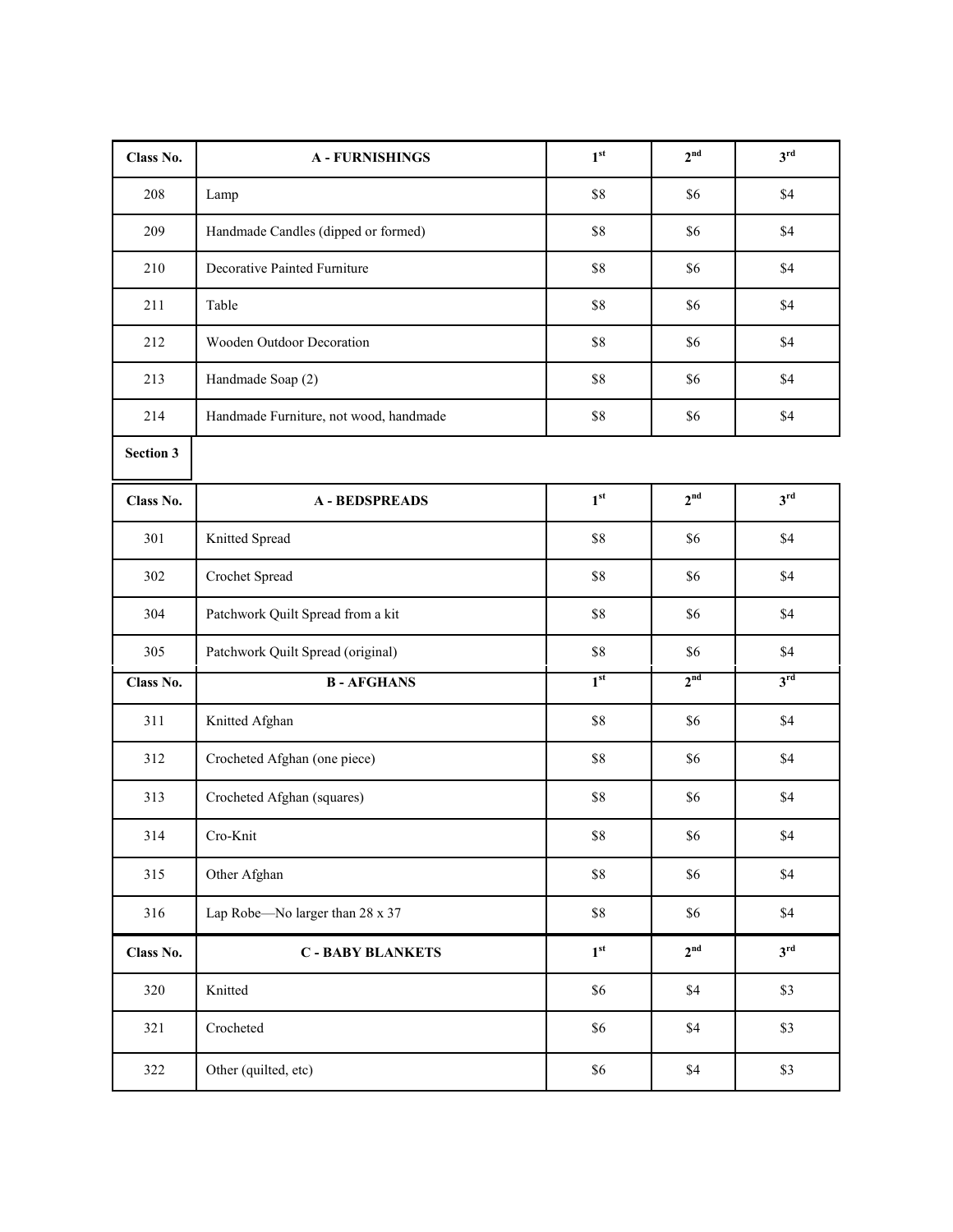| Class No.        | <b>D-PILLOWS</b>                      | 1 <sup>st</sup> | 2 <sup>nd</sup> | 3 <sup>rd</sup> |
|------------------|---------------------------------------|-----------------|-----------------|-----------------|
| 325              | Needlepoint (original)                | \$6             | \$4             | \$3             |
| 326              | Needlepoint (kit)                     | \$6             | \$4             | \$3             |
| 331              | Crocheted                             | \$6             | \$4             | \$3             |
| 332              | Crewel                                | \$6             | \$4             | \$3             |
| 334              | Counted Cross-stitch (kit)            | \$6             | \$4             | \$3             |
| 335              | Other                                 | \$6             | \$4             | \$3             |
| 336              | Knitted                               | \$6             | \$4             | \$3             |
| Class No.        | $E - RUGS$                            | 1 <sup>st</sup> | 2 <sup>nd</sup> | 3 <sup>rd</sup> |
| 340              | Latch Hook                            | $\$8$           | \$6             | \$4             |
| 341              | <b>Braided</b>                        | $\$8$           | \$6             | \$4             |
| <b>Section 4</b> |                                       |                 |                 |                 |
| Class No.        | <b>A - HOUSEHOLD ITEMS</b>            | 1 <sup>st</sup> | 2 <sup>nd</sup> | 3 <sup>rd</sup> |
| 401              | Embroidery Hand (No Machine Stitches) | \$4             | \$3             | \$2             |
| 402              | Placemats (2)                         | \$4             | \$3             | \$2             |
| 403              | Pot Holders (2)                       | $\$4$           | \$3             | $\$2$           |
| 404              | Towels (2)                            | \$4             | \$3             | $\$2$           |
| 405              | Pillow Cases (2)                      | \$4             | $$3$            | $\$2$           |
| 406              | Table Runner                          | \$4             | \$3             | $\$2$           |
| 407              | Tote Bag                              | \$4\$           | $$3$            | $\$2$           |
| 408              | Any other item                        | \$4             | \$3             | $\$2$           |
| 409              | Tablecloth (original or kit)          | \$4\$           | \$3             | $\$2$           |
| 410              | Machine Embroidery                    | $\$4$           | \$3             | $\$2$           |
| 411              | Utensil                               | $\$4$           | $$3$            | $\$2$           |
| 412              | Serving Item                          | $\$4$           | $$3$            | $\$2$           |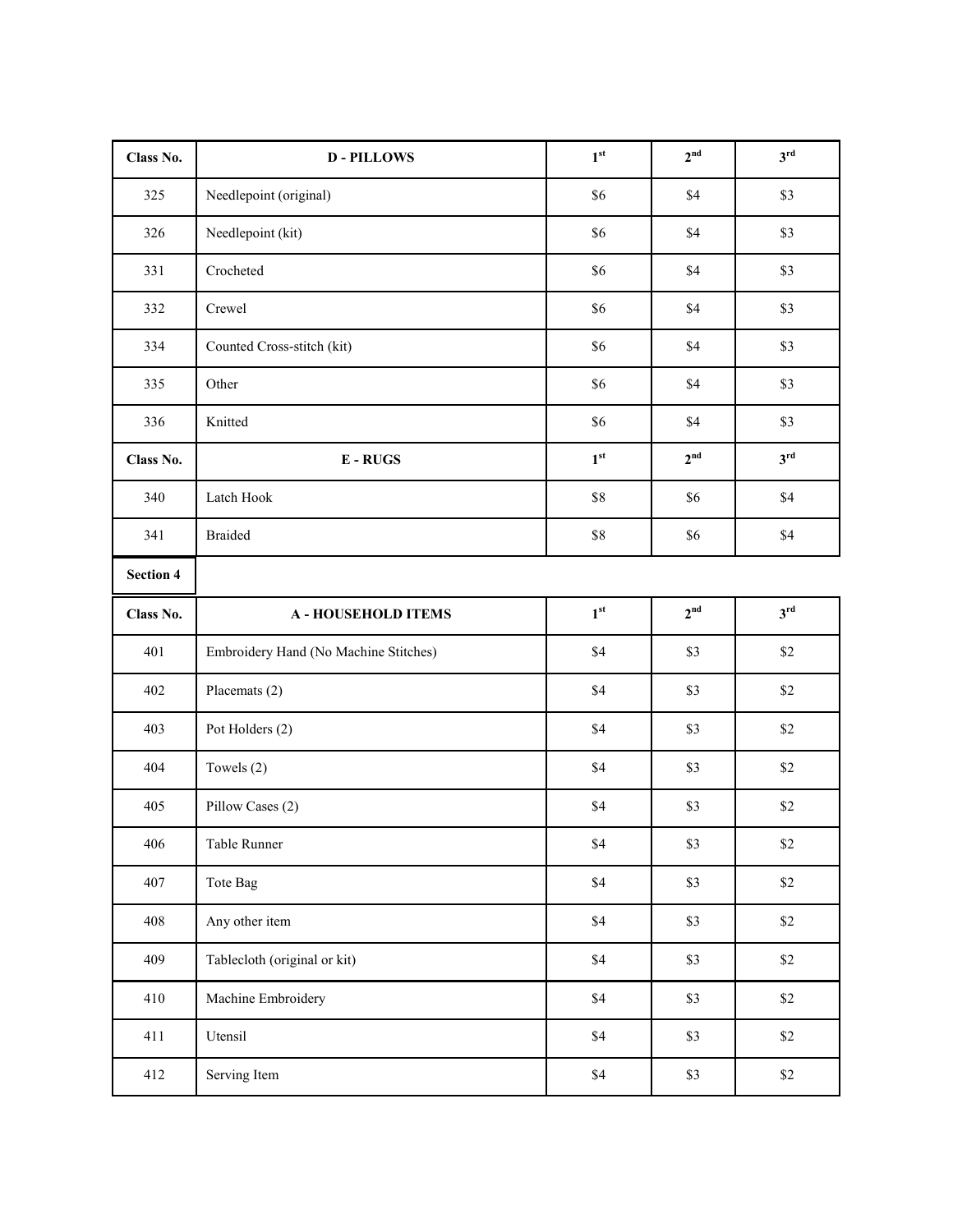| Class No.        | <b>B- CROCHETED WOVEN, LACE, MACRAME</b>        | 1 <sup>st</sup> | 2 <sup>nd</sup> | $3^{\text{rd}}$ |
|------------------|-------------------------------------------------|-----------------|-----------------|-----------------|
| 420              | Centerpiece (wool)                              | \$4             | \$3             | \$2             |
| 421              | Doily                                           | \$4             | \$3             | \$2             |
| 423              | Macrame (plant holder)                          | \$4             | \$3             | $\$2$           |
| 424              | Macrame (other)                                 | \$4             | \$3             | $\$2$           |
| 425              | Weaving (name article)                          | \$4             | \$3             | $\$2$           |
| 427              | Other                                           | \$4             | \$3             | $\$2$           |
| <b>Section 5</b> | <b>CRAFTS and HOBBIES</b>                       |                 |                 |                 |
| Class No.        | <b>A-CRAFTS</b>                                 | 1 <sup>st</sup> | 2 <sup>nd</sup> | $3^{\text{rd}}$ |
| 500              | Mobiles                                         | \$4             | \$3             | \$2             |
| 503              | Plaques (wood)                                  | \$4             | \$3             | \$2             |
| 504              | Plaques (other)                                 | \$4             | \$3             | \$2             |
| 505              | Leather article (to wear)                       | \$4             | \$3             | \$2             |
| 506              | Leather article (other)                         | \$4             | \$3             | $\$2$           |
| 507              | Stained Glass (original)                        | \$4             | \$3             | $\$2$           |
| 508              | Stained Glass (kit)                             | \$4             | \$3             | $\$2$           |
| 509a             | Lamp work beads single                          | \$4             | \$3             | $\$2$           |
| 509b             | Lamp work beads Jewelry                         | \$4             | \$3             | $\$2$           |
| 511              | Tole Painting                                   | $\$4$           | \$3             | $\$2$           |
| 512              | Plastic Canvas (tote)                           | \$4             | \$3             | \$2             |
| 513              | Plastic Canvas (other)                          | \$4             | \$3             | \$2             |
| 514              | Paper craft - decoupage                         | \$4             | \$3             | \$2             |
| 515              | Handmade Book                                   | \$4             | \$3             | \$2             |
| 516              | Scrapbook design – with stamping (1-2 pages)    | \$4             | \$3             | \$2             |
| 517              | Scrapbook design - without stamping (1-2 pages) | $\$4$           | \$3             | $\$2$           |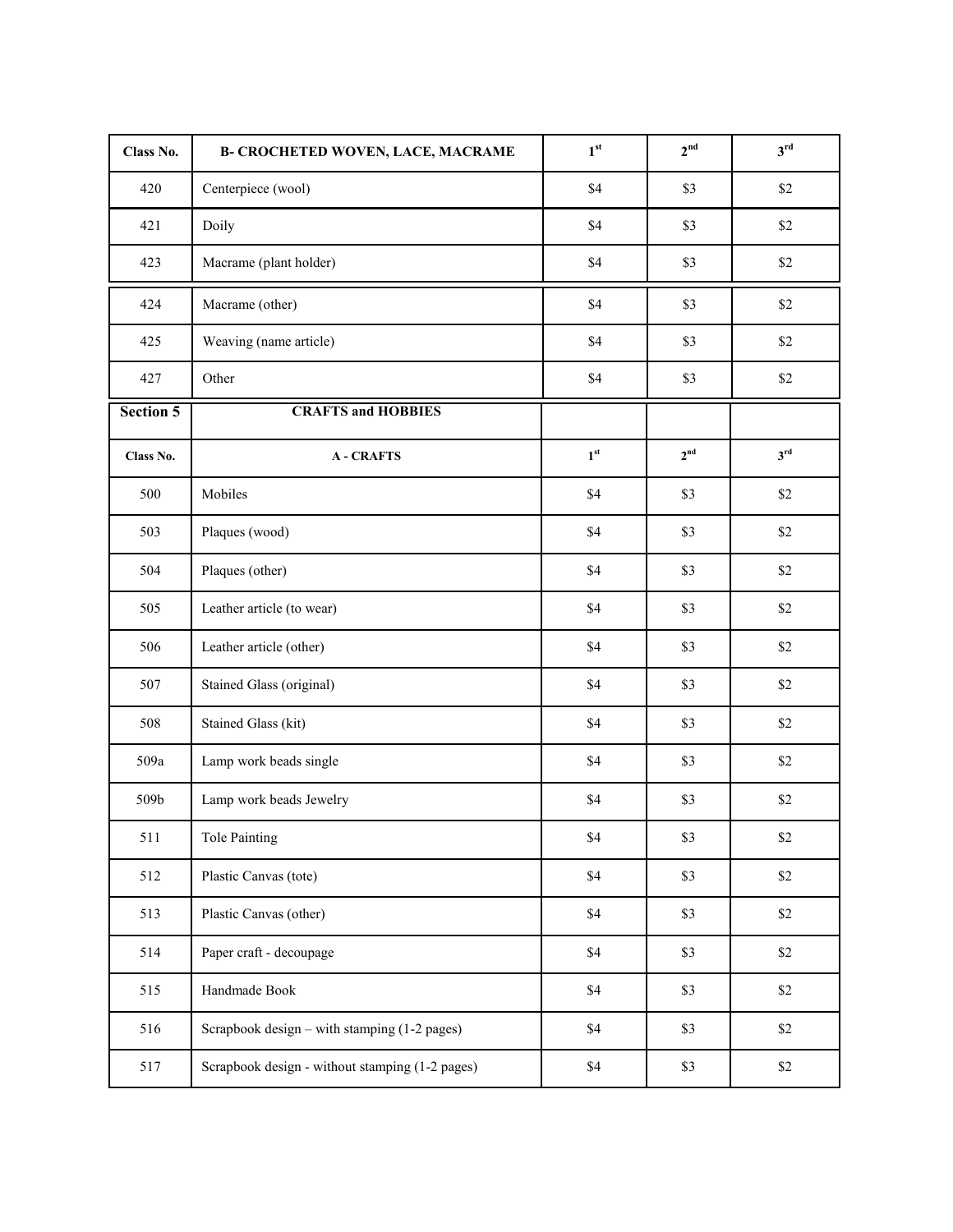| Class No. | <b>B-WALL HANGINGS</b>                                                                                                               | 1 <sup>st</sup> | 2 <sup>nd</sup> | $3^{\text{rd}}$ |
|-----------|--------------------------------------------------------------------------------------------------------------------------------------|-----------------|-----------------|-----------------|
| 520       | Needlepoint with Frame                                                                                                               | \$6             | \$4             | \$3             |
| 521       | Needlework with pole                                                                                                                 | \$6             | \$4             | \$3             |
| 522       | Crewel with frame                                                                                                                    | \$6             | \$4             | \$3             |
| 523       | Counted Cross-stitch (chart)                                                                                                         | \$6             | \$4             | \$3             |
| 524       | Counted Cross-stitch (original)                                                                                                      | \$6             | \$4             | \$3             |
| 525       | Cross-stitch Stamped Kit                                                                                                             | \$6             | \$4             | \$3             |
| 526       | Appliqued                                                                                                                            | \$6             | \$4             | \$3             |
| 527       | Quilting                                                                                                                             | \$6             | \$4             | \$3             |
| 528       | Oil Painting (original)                                                                                                              | \$6             | \$4             | \$3             |
| 529       | <b>Watercolor Paintings</b>                                                                                                          | \$6             | \$4             | \$3             |
| 530       | Any other Medium                                                                                                                     | \$6             | \$4             | \$3             |
| 531       | Pencil                                                                                                                               | \$6             | \$4             | \$3             |
| 532       | Charcoal                                                                                                                             | \$6             | \$4             | \$3             |
| 533       | Acrylic                                                                                                                              | \$6             | \$4             | \$3             |
| 534       | Mixed Media                                                                                                                          | \$6             | \$4             | \$3             |
| 535       | Paint Party Art                                                                                                                      | \$6             | \$4             | \$3             |
| Class No. | C - PHOTOGRAPHS (total photograph area to be no<br>larger than $\hat{8}$ x 10 Color or $\hat{B}/W$ )<br>*May only enter 2 per class. | 1 <sup>st</sup> | 2 <sup>nd</sup> | 3 <sup>rd</sup> |
|           | <b>PEOPLE</b>                                                                                                                        |                 |                 |                 |
| 540       | Portrait - Color (Adult)                                                                                                             | $\$8$           | \$6             | \$4             |
| 541       | Portrait - (People in Action)                                                                                                        | \$8             | \$6             | \$4             |
| 542       | Portrait - Color (Children)                                                                                                          | \$8             | \$6             | \$4             |
| 543       | Portrait – Color (Babies)                                                                                                            | $\$8$           | \$6             | \$4             |
| 544       | Special Occasion - Color (i.e. Wedding, Party, etc)                                                                                  | $\$8$           | \$6             | \$4             |
| 545       | Groups of People - Color                                                                                                             | $\$8$           | \$6             | \$4             |
| 546       | Children in Action                                                                                                                   | $\$8$           | \$6             | \$4             |
| 550       | Pets - Color - Domestic (Dogs, Cats, etc)                                                                                            | $\$8$           | \$6             | $\$4$           |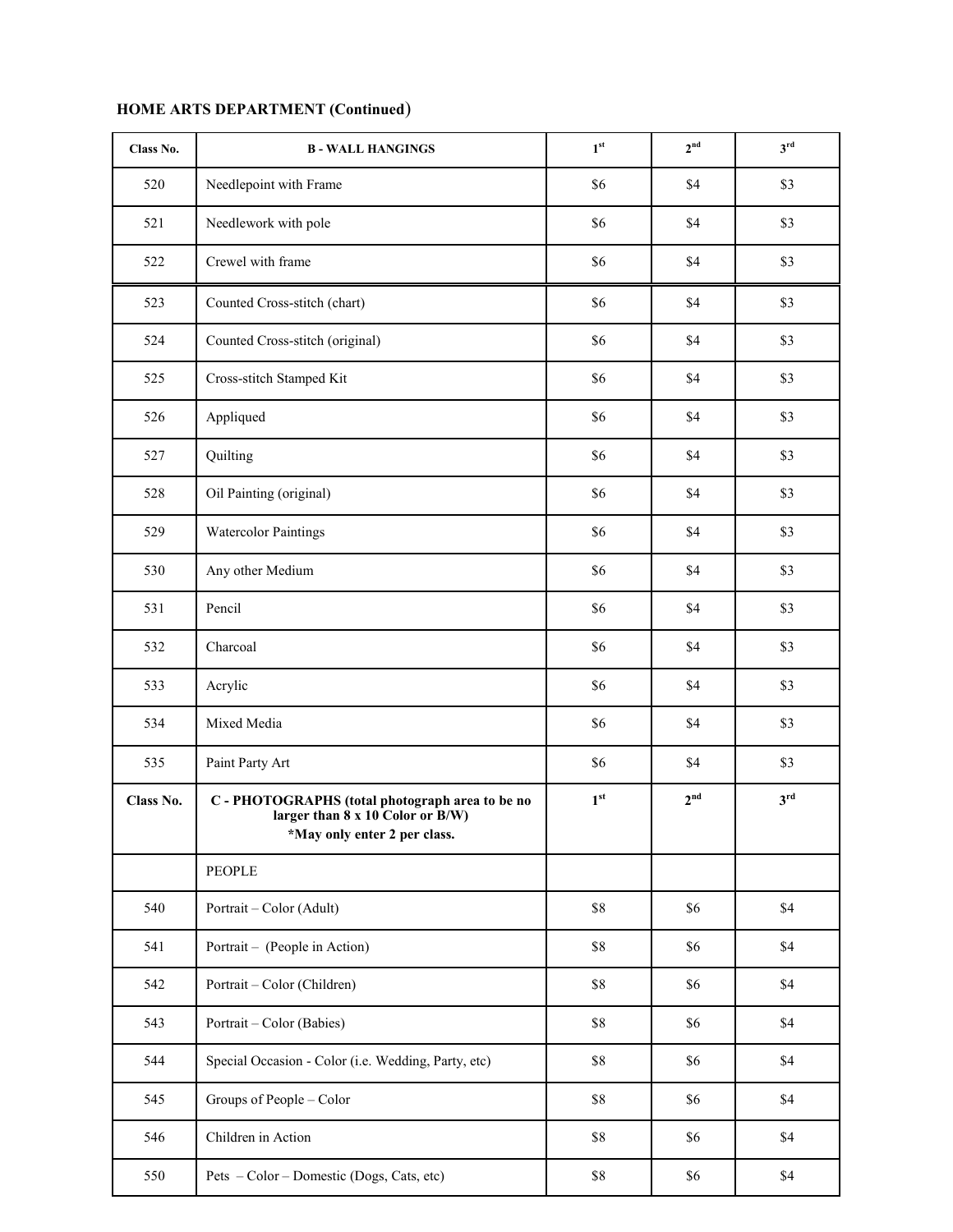| 551 | Sea Life                                                                                  | \$8                    | \$6 | \$4 |
|-----|-------------------------------------------------------------------------------------------|------------------------|-----|-----|
| 552 | Livestock /Farm Animal- Color (Barnyard, Field)                                           | $\$8$                  | \$6 | \$4 |
| 554 | Any Other Animal - Color (no birds)                                                       | $\$8$                  | \$6 | \$4 |
| 555 | Wildlife (in the wild)                                                                    | $\$8$                  | \$6 | \$4 |
| 559 | New York Landmarks                                                                        | \$8                    | \$6 | \$4 |
| 560 | Scenes - Color (Mountains, Fields, etc)                                                   | $\$8$                  | \$6 | \$4 |
| 561 | <b>Buildings</b>                                                                          | \$8                    | \$6 | \$4 |
| 562 | Farms                                                                                     | \$8                    | \$6 | \$4 |
| 563 | Close-up no flowers                                                                       | \$8                    | \$6 | \$4 |
| 564 | Composition: still life, single object, things displayed (not<br>landscapes) B&W or color | $\$8$                  | \$6 | \$4 |
| 565 | Food                                                                                      | $\$8$                  | \$6 | \$4 |
| 566 | Skyscapes                                                                                 | $\$8$                  | \$6 | \$4 |
| 567 | Waterscape (ocean, lake, Pond)                                                            | \$8                    | \$6 | \$4 |
| 568 | Statues/Monuments                                                                         | \$8                    | \$6 | \$4 |
| 569 | Insects                                                                                   | $\$8$                  | \$6 | \$4 |
|     | <b>SPECIAL EVENTS</b>                                                                     |                        |     |     |
| 570 | Sports - Individual, Team - Color                                                         | \$8                    | \$6 | \$4 |
| 571 | Ulster County Fair                                                                        | $\$8$                  | \$6 | \$4 |
| 572 | Fair Related - Color                                                                      | $\$8$                  | \$6 | \$4 |
|     | <b>UNCLASSIFIED</b>                                                                       |                        |     |     |
| 580 | Abstract/Creative                                                                         | $\$8$                  | \$6 | \$4 |
| 581 | Black and White Photo                                                                     | $\$8$                  | \$6 | \$4 |
| 582 | Digitally enhanced (and printed) photography                                              | $\$8$                  | \$6 | \$4 |
| 583 | Selfie-only one entry per exhibitor                                                       | $\$8$                  | \$6 | \$4 |
| 584 | SPECIAL - 2022 "Boats"<br>2023 Boats                                                      | $$20 - 1st$ place only |     |     |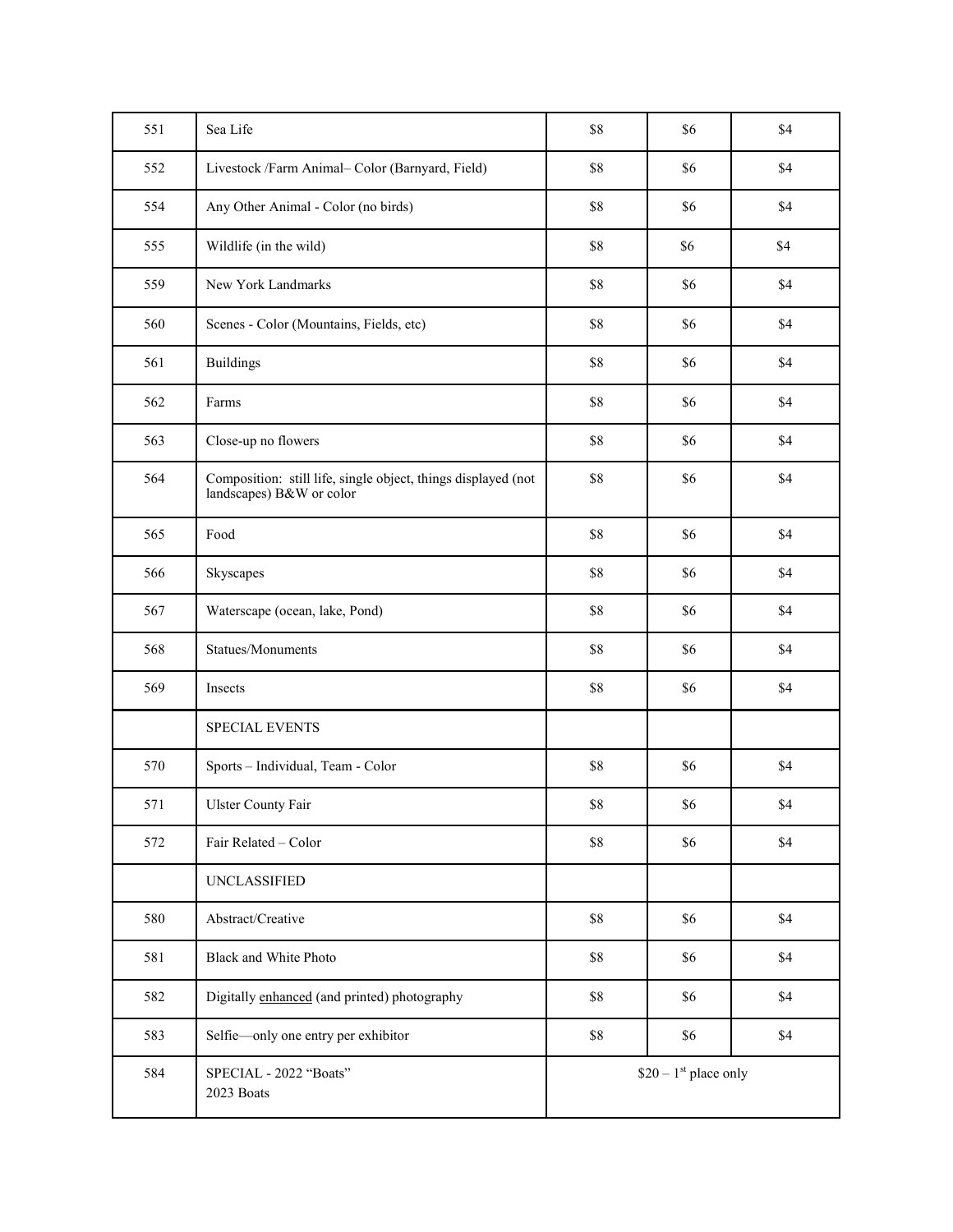| 585       | <b>Birds</b>                                       | \$8             | \$6             | \$4             |
|-----------|----------------------------------------------------|-----------------|-----------------|-----------------|
| 586       | Flowers                                            | \$8             | \$6             | \$4             |
| 587       | Reflections                                        | \$8             | \$6             | \$4             |
| Class No. | <b>D-DRIED ARRANGEMENTS</b>                        | 1 <sup>st</sup> | 2 <sup>nd</sup> | 3 <sup>rd</sup> |
| 590       | Arrangements (flowers must be dried by entrant)    | \$4             | \$3             | \$2             |
| 591       | Arrangements -using purchased flowers such as silk | \$4             | \$3             | \$2             |
| 592       | Edible Arrangements (Flowers from the Fridge)      | \$4             | \$3             | \$2             |
| 593       | Other                                              | \$4             | \$3             | \$2             |
| 594       | Fairy House                                        | \$4             | \$3             | \$2             |
| Class No. | <b>E-JEWELRY</b>                                   | 1 <sup>st</sup> | 2 <sup>nd</sup> | 3 <sup>rd</sup> |
| 600       | <b>Beaded Apparel</b>                              | \$6             | \$4             | \$3             |
| 601       | Leather article                                    | \$6             | \$4             | \$3             |
| 602       | Earrings (any style)                               | \$6             | \$4             | \$3             |
| 603       | Jewelry Box                                        | \$6             | \$4             | \$3             |
| 604       | Necklace                                           | \$6             | \$4             | \$3             |
| 605       | <b>Bracelet</b>                                    | \$6             | \$4             | \$3             |
| 606       | Set of 2 to 3 pieces                               | \$6             | \$4             | \$3             |
| 607       | Pin                                                | \$6             | \$4             | \$3             |
| 608       | Beaded with needlework                             | \$6             | \$4             | \$3             |
| 609       | Beaded art objects                                 | \$6             | \$4             | \$3             |
| Class No. | $F - TOYS$                                         | $1^{\rm st}$    | 2 <sup>nd</sup> | 3 <sup>rd</sup> |
| 610       | Wooden Toys                                        | \$4             | \$3             | \$2             |
| 611       | Doll House                                         | \$4             | \$3             | \$2             |
| 612       | Doll House Furniture (3 pieces)                    | \$4             | $$3$            | $\$2$           |
| 613       | <b>Stuffed Toy</b>                                 | \$4             | \$3             | $\$2$           |
| 614       | Toy from natural materials                         | \$4             | \$3             | $\$2$           |
| 616       | Hand-made Dressed Doll                             | $\$4$           | \$3             | $\$2$           |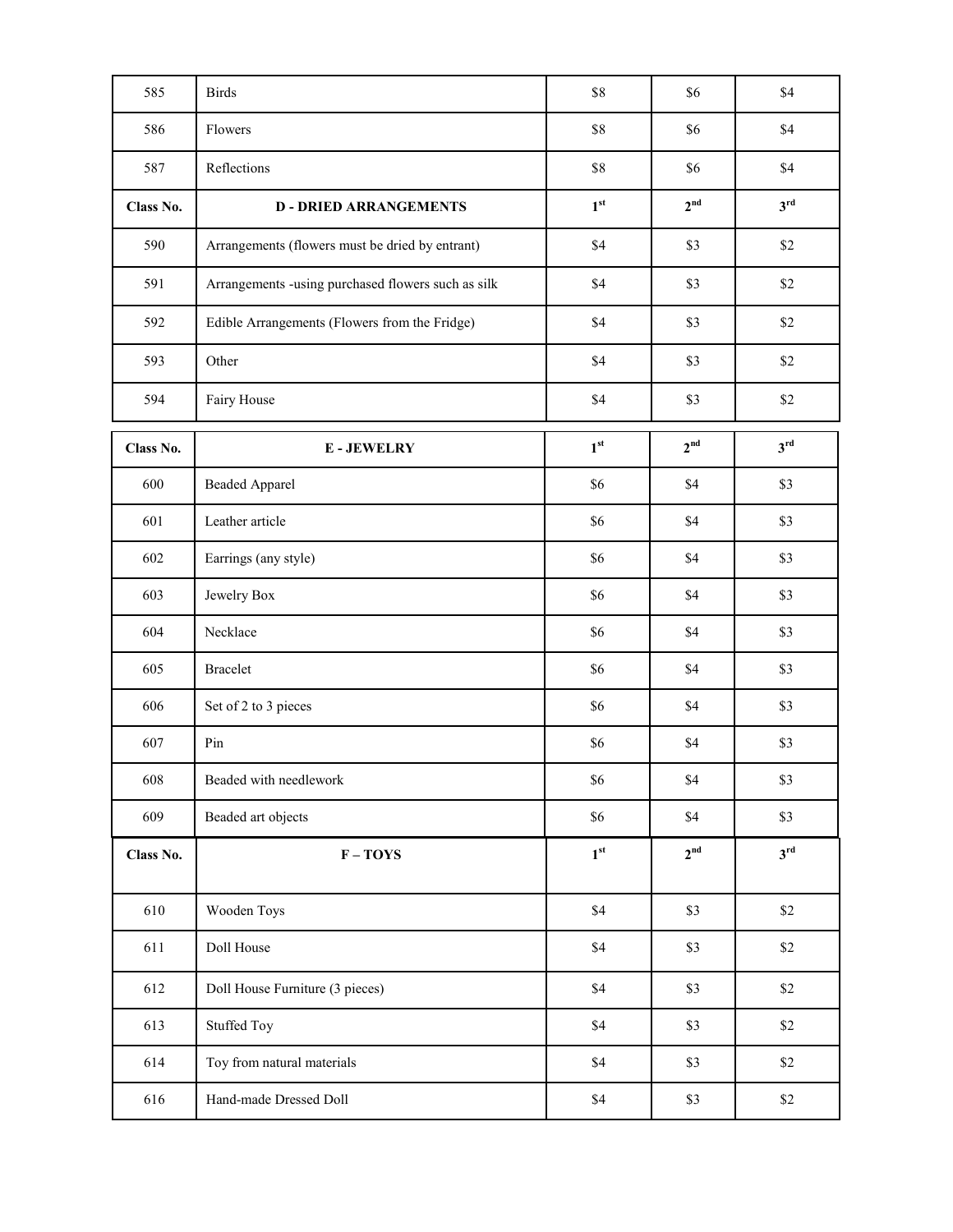| Class No. | <b>G-BASKETS</b>                     | 1 <sup>st</sup> | 2 <sup>nd</sup> | 3 <sup>rd</sup> |
|-----------|--------------------------------------|-----------------|-----------------|-----------------|
| 620       | Natural                              | \$4             | \$3             | \$2             |
| 622       | Other                                | \$4             | \$3             | \$2             |
| Class No. | H - CHRISTMAS or other HOLIDAY CRAFT | 1 <sup>st</sup> | 2 <sup>nd</sup> | $3^{\text{rd}}$ |
| 625       | Ornament                             | \$4             | \$3             | \$2             |
| 628       | Christmas Tree                       | \$4             | \$3             | \$2             |
| 629       | Stocking                             | \$4             | \$3             | \$2             |
| 630       | Candle Holder                        | \$4             | \$3             | \$2             |
| 631       | Centerpiece                          | \$4             | \$3             | \$2             |
| 632       | Mantle decoration                    | \$4             | \$3             | \$2             |
| 633       | Miscellaneous Holiday (Winter)       | \$4             | \$3             | \$2             |
| 634       | Miscellaneous Holiday (Spring)       | \$4             | \$3             | \$2             |
| 635       | Miscellaneous Holiday (Summer)       | \$4             | \$3             | \$2             |
| 636       | Miscellaneous Holiday (Fall)         | \$4             | \$3             | \$2             |
| Class No. | <b>I-CERAMICS</b>                    | 1 <sup>st</sup> | 2 <sup>nd</sup> | 3 <sup>rd</sup> |
| 640       | Ceramic- Glazed                      | \$6             | \$4             | \$3             |
| Class No. | <b>J-OUTDOOR SCULPTURE</b>           | 1 <sup>st</sup> | 2 <sup>nd</sup> | 3 <sup>rd</sup> |
| 650       | Outdoor Sculpturelawn art            | \$6             | \$4             | \$3             |
| 651       | Outdoor Woodcarving                  | \$6             | \$4             | \$3             |
| Class No. | <b>K-STAMP ART</b>                   | 1 <sup>st</sup> | 2 <sup>nd</sup> | 3 <sup>rd</sup> |
| 670       | <b>Basic Rubber Stamping Cards</b>   | \$6             | \$4             | \$3             |
| 671       | Masking with Rubber Stamping Cards   | \$6             | \$4             | \$3             |
| 672       | Embossing with Rubber Stamping Cards | \$6             | \$4             | \$3             |
| 673       | Bravering with Rubber Stamping Cards | \$6             | \$4             | \$3             |
| 675       | Stamped Object                       | \$6             | $\$4$           | \$3             |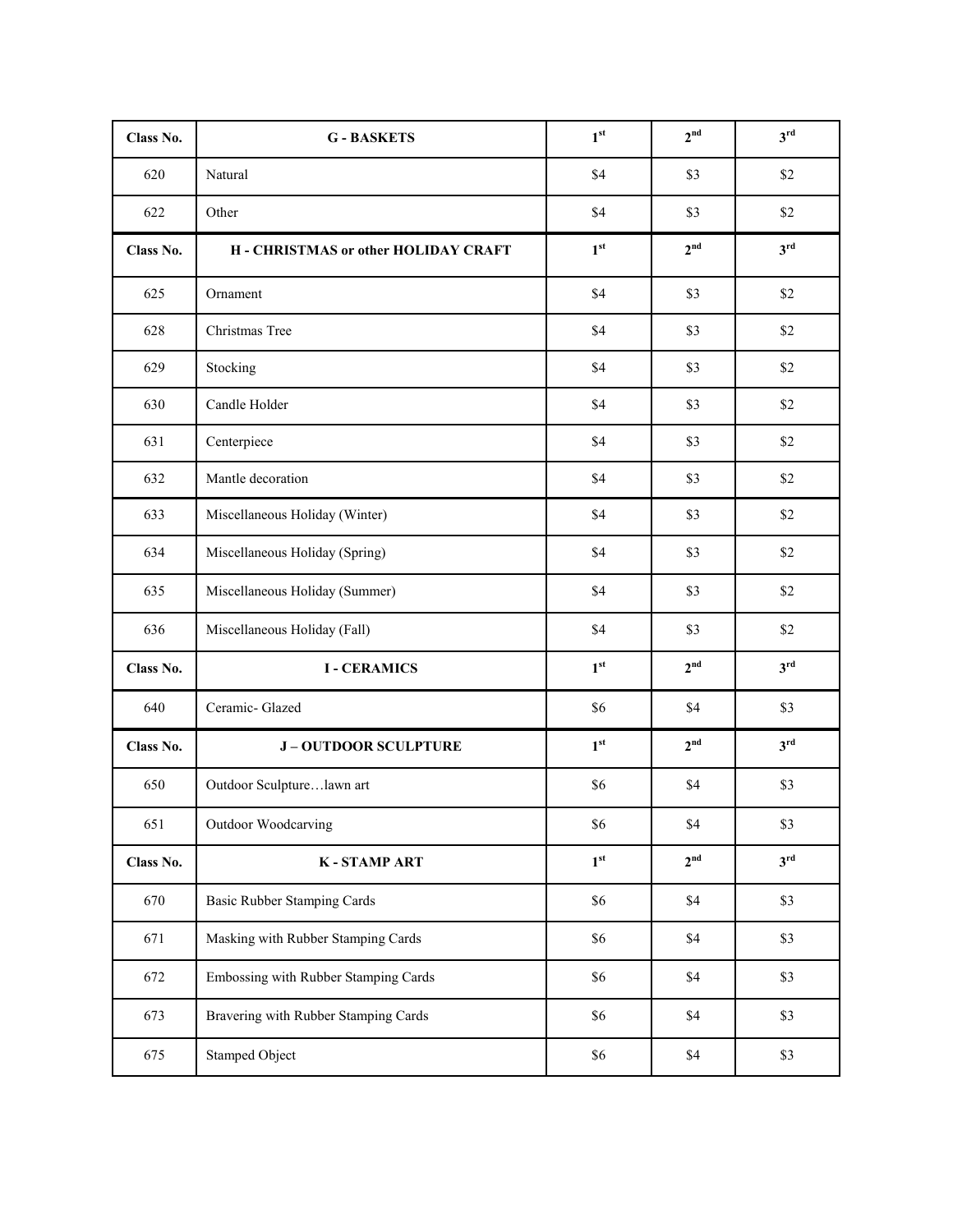| Class No. | A - Knitted                                            | 1 <sup>st</sup> | 2 <sup>nd</sup> | 3 <sup>rd</sup> |
|-----------|--------------------------------------------------------|-----------------|-----------------|-----------------|
| 642       | Stained                                                | \$6             | \$4             | \$3             |
| 647       | Hand thrown on wheel                                   | \$6             | \$4             | \$3             |
| 704       | Sweater-(Fair Isle or graphed more than 1 color/child) | \$10            | \$8             | \$5             |
| 705       | Sweater (Aran Isle, one color-adult)                   | \$10            | \$8             | \$5             |
| 706       | Sweater (Aran Isle, one color-child)                   | \$10            | \$8             | \$5             |
| 707       | Sweater-Bulky-Adult                                    | \$10            | \$8             | \$5             |
| 708       | Sweater-Bulky-Child                                    | \$10            | \$8             | \$5             |
| 709       | Vest or shell, stole, dickey                           | \$8             | \$6             | \$4             |
| 710       | Infants Wear                                           | $\$8$           | \$6             | \$4             |
| 711       | Hat & Scarf Set                                        | $\$8$           | \$6             | \$4             |
| 712       | Hat                                                    | \$8             | \$6             | \$4             |
| 713       | Gloves or Mittens                                      | \$8             | \$6             | \$4             |
| 714       | Sweater - two color                                    | \$10            | \$8             | \$5             |
| 715       | Scarf                                                  | \$6             | \$4             | \$3             |
| 716       | Other Knitted                                          | $\$8$           | \$6             | \$4             |
| Class No. | <b>B-CROCHETED</b>                                     | 1 <sup>st</sup> | 2 <sup>nd</sup> | 3 <sup>rd</sup> |
| 721       | Sweater - two color design                             | \$10            | \$8             | \$5             |
| 722       | Sweater - pattern                                      | \$10            | $\$8$           | $\$5$           |
| 723       | Sweater - bulky                                        | \$10            | $\$8$           | \$5             |
| 724       | Vest shell stole                                       | $\$8$           | $\$6$           | $\$4$           |
| 725       | Infants wear                                           | $\$8$           | $\$6$           | \$4             |
| 726       | Mittens, gloves                                        | $\$6$           | $\$4$           | \$3             |
| 727       | Tote-bag or handbag                                    | $\$8$           | $\$6$           | $\$4$           |
| 728       | Scarf                                                  | \$6             | \$4             | \$3             |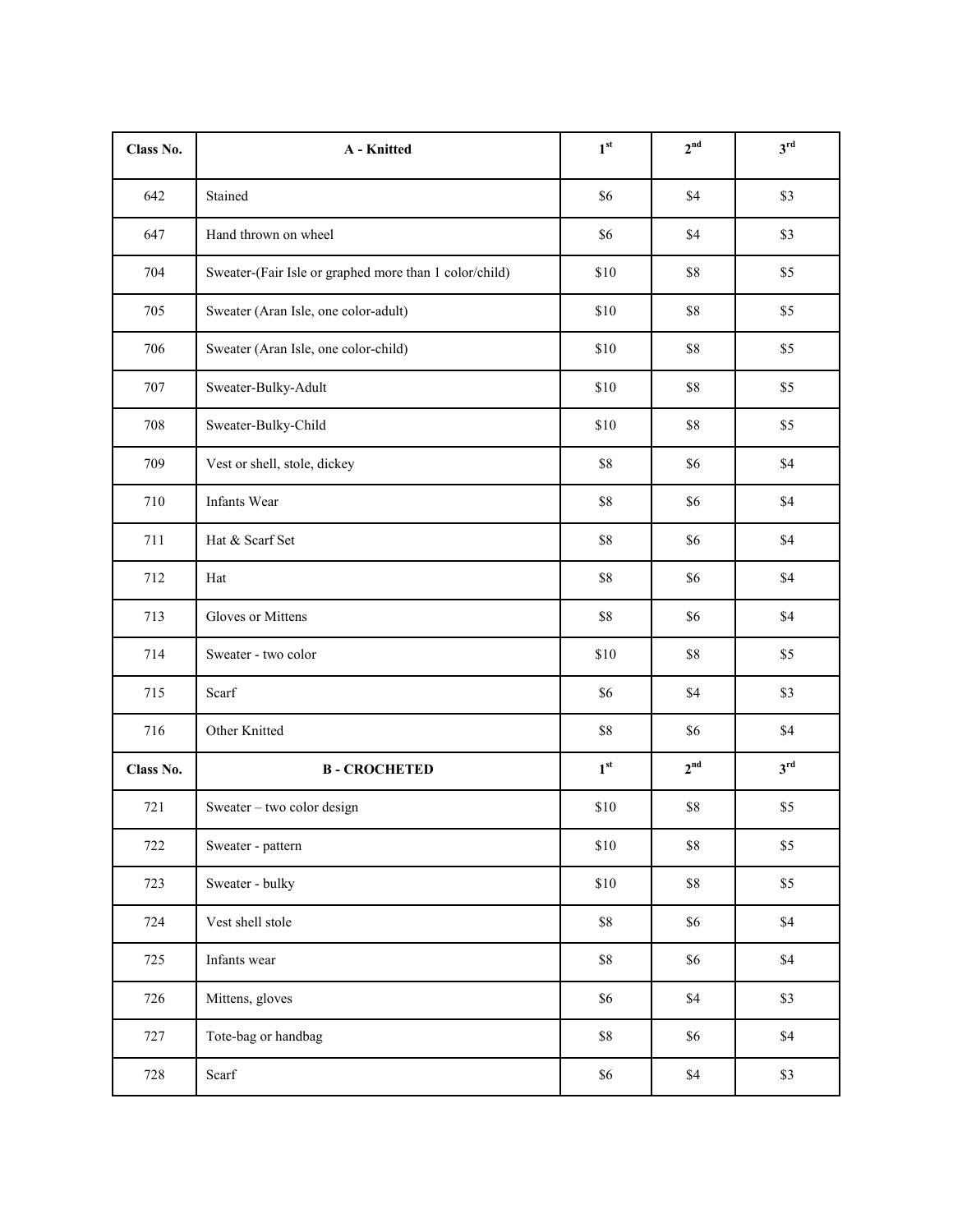| 729       | Other crocheted item            | $\$8$           | \$6             | \$4             |
|-----------|---------------------------------|-----------------|-----------------|-----------------|
| 730       | Hat & Scarf set                 | $\$8$           | \$6             | \$4             |
| 731       | Hat                             | $\$8$           | \$6             | \$4             |
| 732       | Crochet Amigurumi               | \$6             | \$4             | \$3             |
|           | <b>Section 7 - SEWING</b>       |                 |                 |                 |
| Class No. | <b>A-ADULT</b>                  | 1 <sup>st</sup> | 2 <sup>nd</sup> | 3 <sup>rd</sup> |
| 736       | Vest                            | \$10            | \$8             | \$5             |
| 737       | Suit, Coat, Shirt               | \$10            | \$8             | \$5             |
| 738       | <b>Dress</b>                    | \$10            | \$8             | \$5             |
| 740       | Skirt                           | \$10            | \$8             | \$5             |
| 741       | Slacks                          | \$10            | \$8             | \$5             |
| 742       | <b>Blouse or Shell</b>          | \$10            | \$8             | $\$5$           |
| 743       | Fabric Tote or handbag          | \$10            | \$8             | \$5             |
| 744       | Blazer                          | \$10            | $\$8$           | \$5             |
| 745       | Other                           | \$10            | \$8             | \$5             |
| Class No. | $B - CHILD'S$                   | 1 <sup>st</sup> | 2 <sup>nd</sup> | $3^{\text{rd}}$ |
| 750       | Suit, Coat or Topper            | $\$8$           | \$6             | \$4             |
| 751       | Dress                           | $\$8$           | \$6             | \$4             |
| 752       | Skirt                           | $\$8$           | \$6             | $\$4$           |
| 753       | Slacks                          | $\$8$           | \$6             | $\$4$           |
| 754       | <b>Blouse or Shell</b>          | $\$8$           | \$6             | $\$4$           |
| 756       | Fabric Tote or Handbag          | $\$8$           | \$6             | $\$4$           |
| 757       | Christmas Outfit                | $\$8$           | \$6             | $\$4$           |
| 758       | Christening Outfit              | $\$8$           | \$6             | $\$4$           |
| Class No. | <b>C-CRAFTS</b>                 | 1 <sup>st</sup> | 2 <sup>nd</sup> | 3 <sup>rd</sup> |
| 765       | "Doll" Clothes only             | $\$6$           | \$4             | $$3$            |
| 766       | Doll clothes inc. handmade doll | $\$6$           | $\$4$           | $\$3$           |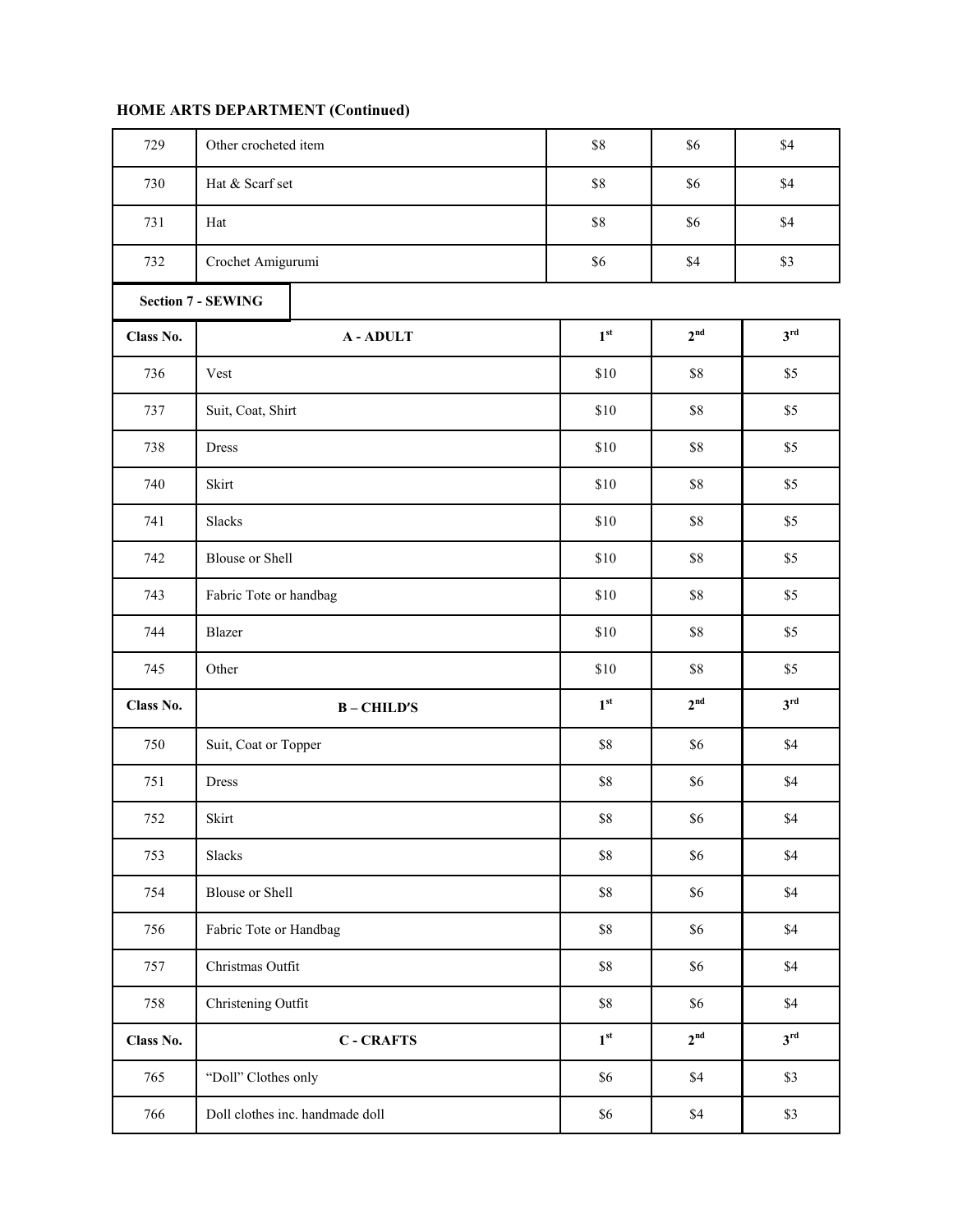| 768                                                      | Barbie Accessories                                                            | \$6             | \$4             | \$3             |  |  |
|----------------------------------------------------------|-------------------------------------------------------------------------------|-----------------|-----------------|-----------------|--|--|
| <b>Section 8 - SPECIAL EXHIBITS</b>                      |                                                                               |                 |                 |                 |  |  |
| Class No.                                                | <b>A - EXHIBITS FOR THOSE IN</b><br><b>INSTITUTIONS, HANDICAPPED OR BLIND</b> | $1^{ST}$        | $2^{ND}$        | 3 <sup>RD</sup> |  |  |
| 799                                                      | Paintings                                                                     |                 | Ribbons Only    |                 |  |  |
| 800                                                      | Holiday items spring & summer                                                 |                 | Ribbons Only    |                 |  |  |
| 801                                                      | Handmade flower arrangements                                                  | Ribbons Only    |                 |                 |  |  |
| 802                                                      | Jewelry (name article)                                                        | Ribbons Only    |                 |                 |  |  |
| 803                                                      | Group Project                                                                 | Ribbons Only    |                 |                 |  |  |
| 804                                                      | 3D creation                                                                   | Ribbons Only    |                 |                 |  |  |
| 805                                                      | Knitted Article (name article)                                                | Ribbons Only    |                 |                 |  |  |
| 806                                                      | Crocheted Article - clothing                                                  | Ribbons Only    |                 |                 |  |  |
| 807                                                      | Crocheted Article - household                                                 | Ribbons Only    |                 |                 |  |  |
| 808                                                      | Handmade basket                                                               | Ribbons Only    |                 |                 |  |  |
| 809                                                      | Holiday Items winter fall                                                     | Ribbons Only    |                 |                 |  |  |
| 810                                                      | Wooden Items                                                                  | Ribbons Only    |                 |                 |  |  |
| 811                                                      | Crafts from a Kit                                                             | Ribbons Only    |                 |                 |  |  |
| 812                                                      | <b>Baked Items</b>                                                            | Ribbons Only    |                 |                 |  |  |
| Section 9 - CHILDREN *May only enter two items per class |                                                                               |                 |                 |                 |  |  |
| Class No.                                                | A-CHILDREN 3-6                                                                | 1 <sup>st</sup> | 2 <sup>nd</sup> | 3 <sup>rd</sup> |  |  |
| 813                                                      | Artwork - Painting (no larger than $11x14$ )                                  | \$4             | \$3             | $\$2$           |  |  |
| 814                                                      | Coloring (no larger than 11x14)                                               | \$4             | \$3             | $\$2$           |  |  |
| 815                                                      | Clay                                                                          | \$4             | \$3             | \$2             |  |  |
| 816                                                      | Marker (no larger than 11x14)                                                 | \$4             | \$3             | \$2             |  |  |
| 817                                                      | Natural Craft                                                                 | \$4             | \$3             | \$2             |  |  |
| 818                                                      | Collage (no larger than 11x14)                                                | \$4             | \$3             | $\$2$           |  |  |
| 819                                                      | Yarn Craft                                                                    | \$6             | \$4             | \$3             |  |  |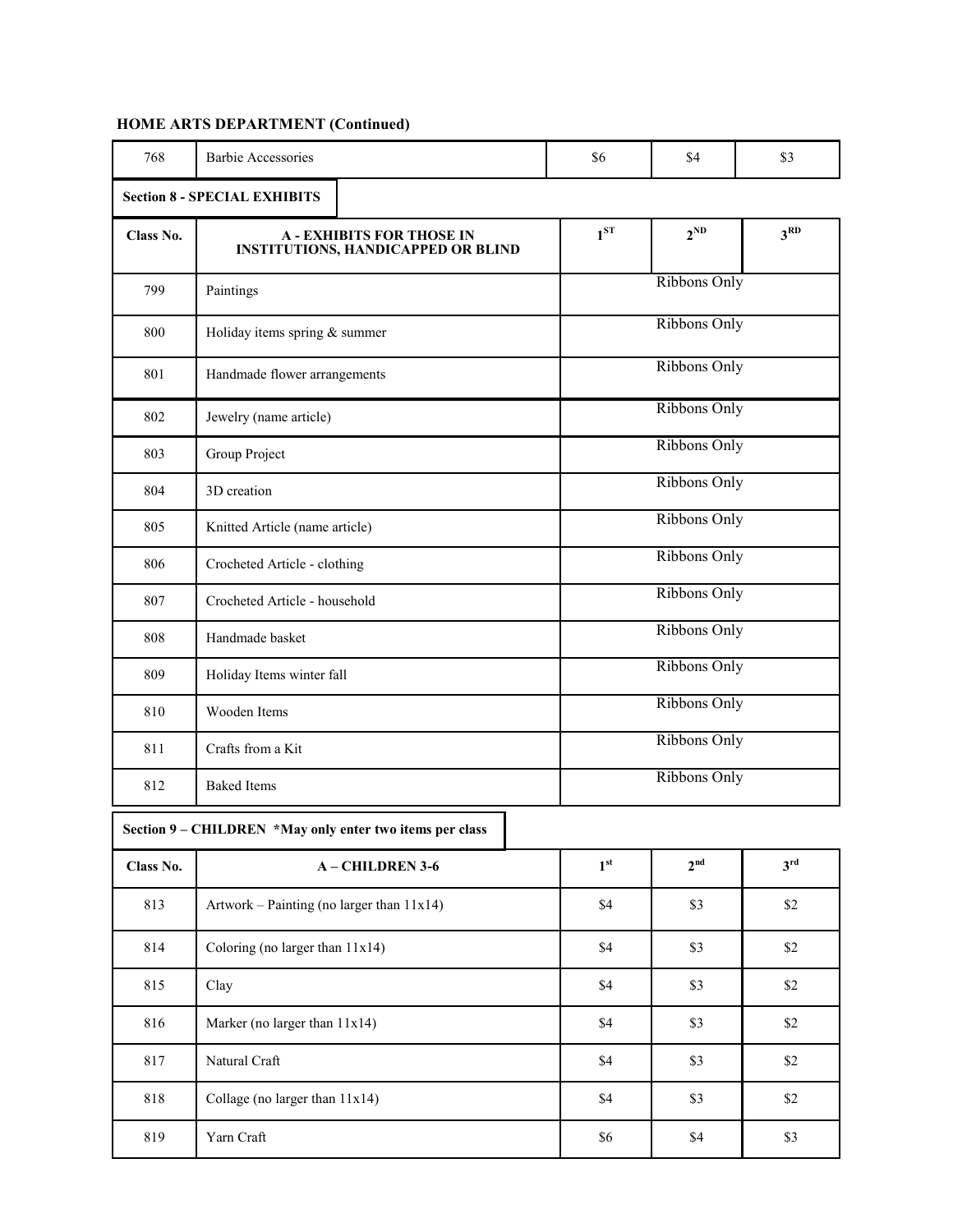| Class No. | <b>B-CHILDREN 7-9</b>                     | 1 <sup>st</sup> | 2 <sup>nd</sup> | 3 <sup>rd</sup> |
|-----------|-------------------------------------------|-----------------|-----------------|-----------------|
| 820       | <b>Baked Goods - cookies</b>              | \$4             | \$3             | \$2             |
| 821       | Baked Goods - Novelty baked goods         | \$4             | \$3             | \$2             |
| 822       | Crafts (made from kit)                    | \$4             | \$3             | \$2             |
| 823       | Crafts (made by hand - original)          | \$4             | \$3             | \$2             |
| 824       | Hobbies, Collections                      | \$4             | \$3             | \$2             |
| 825       | Natural Craft (all natural supplies)      | \$4             | \$3             | \$2             |
| 826       | Needlework                                | \$4             | \$3             | \$2             |
| 827       | Sewing                                    | \$4             | \$3             | \$2             |
| 828       | Artwork (no larger than 11x14)            | \$4             | \$3             | \$2             |
| 829       | Recycling project                         | \$4             | \$3             | \$2             |
| 831       | Sewing                                    | \$4             | \$3             | \$2             |
| 832       | Photography (limited to 11 x 14) Portrait | \$4             | \$3             | \$2             |
| 833       | Landscape-photo                           | \$4             | \$3             | \$2             |
| 834       | Animals-photo                             | \$4             | \$3             | \$2             |
| 835       | Yarn Craft                                | \$6             | \$4             | \$3             |
| 836       | Oragami                                   | \$6             | \$4             | \$3             |
| Class No. | C - CHILDREN - Age 10 to 12               | 1 <sup>st</sup> | 2 <sup>nd</sup> | 3 <sup>rd</sup> |
| 840       | Baked Goods - cookies                     | $\$4$           | \$3             | $\$2$           |
| 841       | Baked Goods - Novelty baked goods         | \$4             | \$3             | \$2             |
| 842       | Crafts (made from kit)                    | \$4             | \$3             | $\$2$           |
| 843       | Crafts (made by hand - original)          | $\$4$           | \$3             | $\$2$           |
| 844       | Hobbies, Collections                      | $\$4$           | \$3             | $\$2$           |
| 845       | Natural Craft (all natural supplies)      | $\$4$           | \$3             | $\$2$           |
| 846       | Needlework                                | \$4             | \$3             | \$2             |
| 847       | Sewing                                    | \$4             | \$3             | $\$2$           |
| 848       | Artwork (no larger than 11x14)            | \$4             | \$3             | $\$2$           |
| 849       | Recycling project                         | \$4             | \$3             | $\$2$           |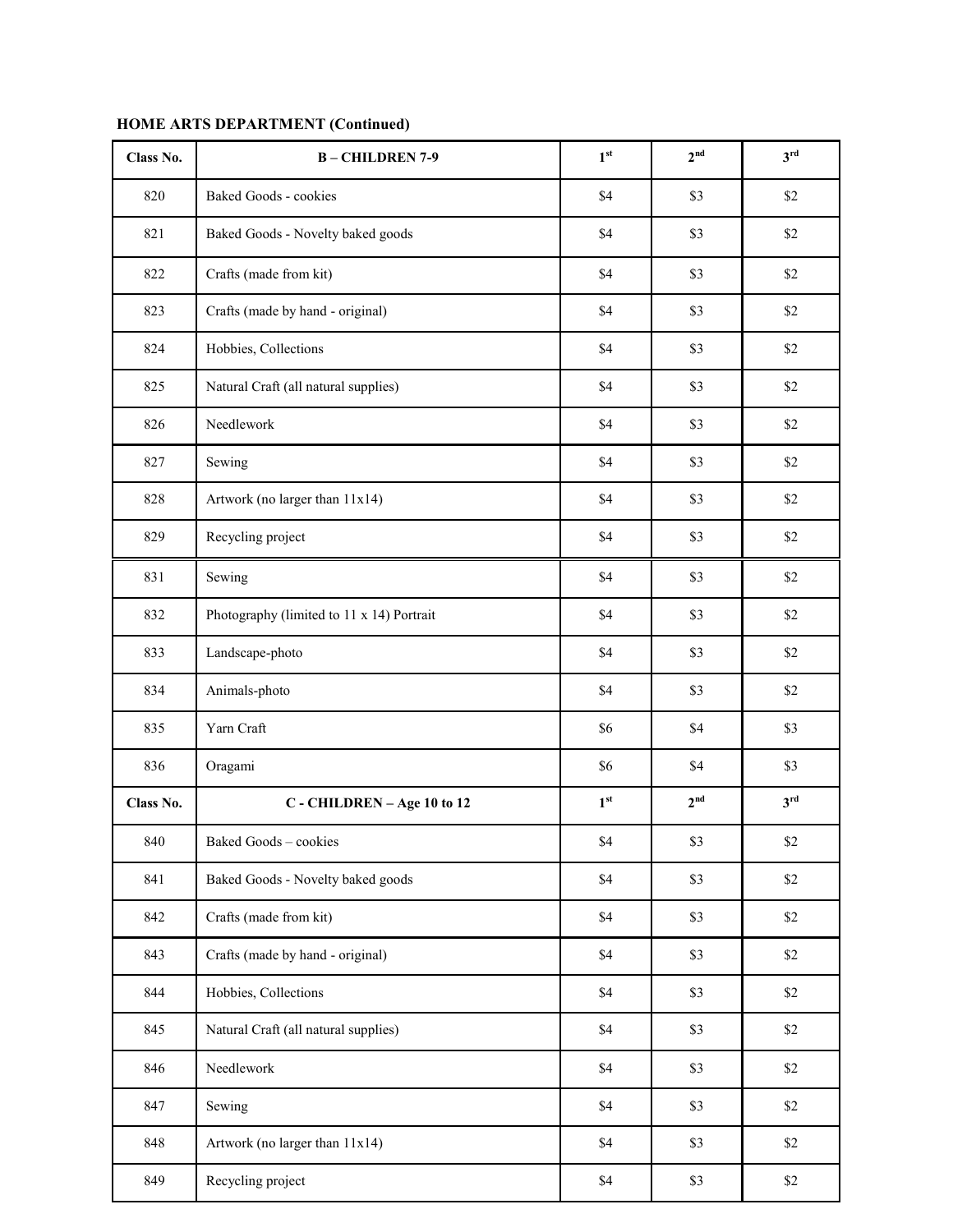| 851       | Quilt or blanket (sewn, crocheted, or knitted) | \$4             | \$3             | \$2             |
|-----------|------------------------------------------------|-----------------|-----------------|-----------------|
| 852       | Photography (Limited to 11x 14) portrait       | \$4             | \$3             | \$2             |
| 853       | Landscape                                      | \$4             | \$3             | \$2             |
| 854       | Animals                                        | \$4             | \$3             | \$2             |
| 855       | Close up photo                                 | \$4             | \$3             | \$2             |
| 856       | Multi medium art work                          | \$4             | \$3             | \$2             |
| 857       | Yarn Craft                                     | \$6             | \$4             | \$3             |
| 858       | Origami                                        | \$6             | \$4             | \$3             |
| 859       | Painting                                       | \$6             | \$4             | \$3             |
| Class No. | D - CHILDREN - Age 13 to 15                    | 1 <sup>st</sup> | 2 <sup>nd</sup> | 3 <sup>rd</sup> |
| 860       | <b>Baked Goods</b>                             | \$6             | \$4             | \$3             |
| 861       | Crafts (made from kit)                         | \$6             | \$4             | \$3             |
| 862       | Crafts (made by hand - original)               | \$6             | \$4             | \$3             |
| 863       | Hobbies, Collections                           | \$6             | \$4             | \$3             |
| 864       | Natural Craft (all natural supplies)           | \$6             | \$4             | \$3             |
| 865       | Needlework                                     | \$6             | \$4             | \$3             |
| 866       | Sewing                                         | \$6             | \$4             | \$3             |
| 867       | Artwork (no larger than 11x14)                 | \$6             | \$4             | \$3             |
| 868       | Recycling project                              | \$6             | \$4             | \$3             |
| 870       | Quilt or blanket (sewn, crocheted, or knitted) | $\$6$           | \$4             | \$3             |
| 871       | Photography - Portriat                         | $\$6$           | \$4             | \$3             |
| 872       | Landscape                                      | \$6             | \$4             | \$3             |
| 873       | Animals                                        | \$6             | \$4             | \$3             |
| 874       | Sports                                         | \$6             | \$4             | \$3             |
| 875       | Close up photo                                 | \$6             | \$4             | \$3             |
| 876       | Multi Medium Art Work                          | \$6             | $\$4$           | \$3             |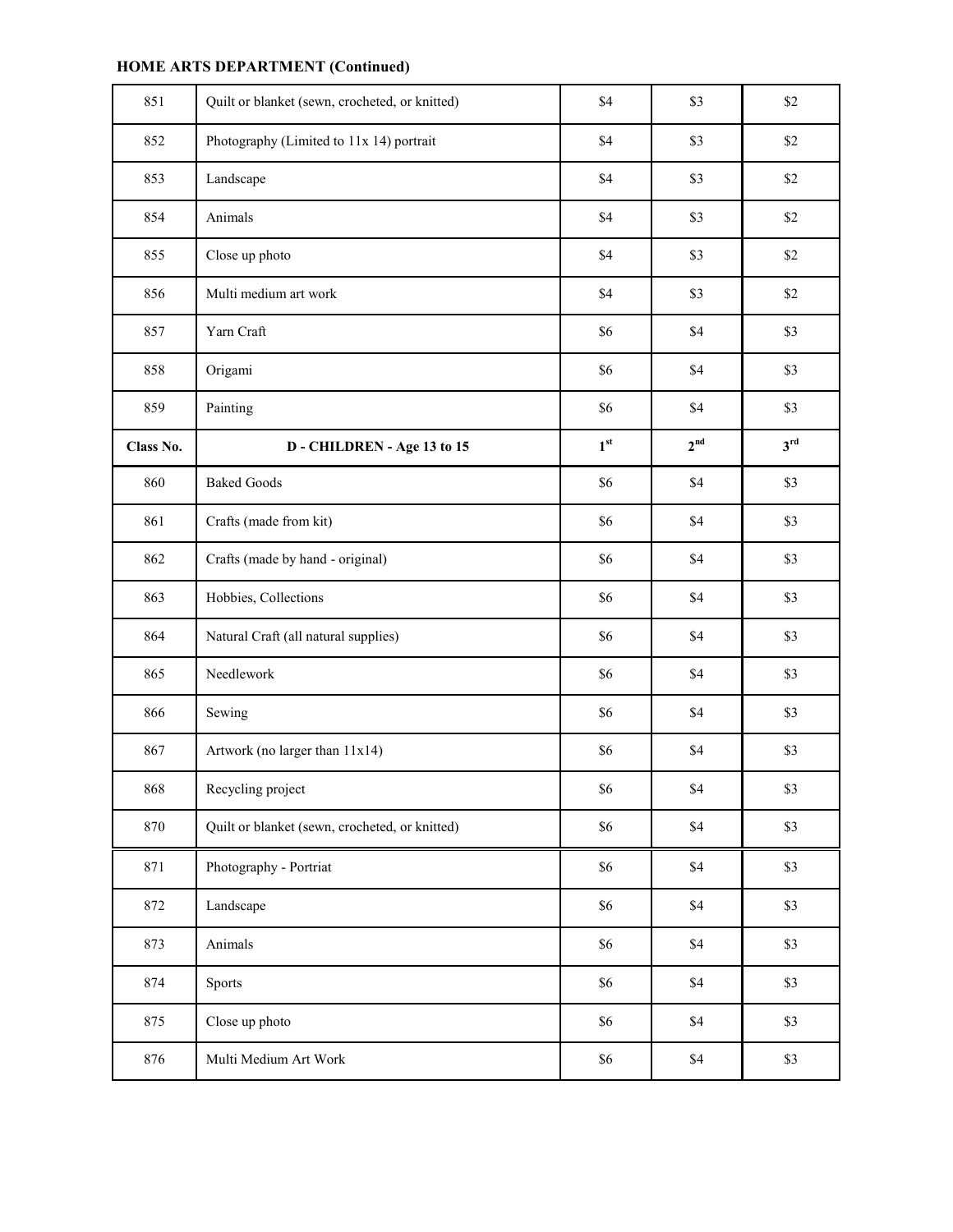| Class No. | E - YOUNG ADULTS - Age 16 to 18                                                          | 1 <sup>st</sup>                    | 2 <sup>nd</sup> | 3 <sup>rd</sup> |
|-----------|------------------------------------------------------------------------------------------|------------------------------------|-----------------|-----------------|
| 905       | <b>Baked Goods</b>                                                                       | \$6                                | \$4             | \$3             |
| 906       | Crafts (made from kit)                                                                   | \$6                                | \$4             | \$3             |
| 907       | Crafts (made by hand - original)                                                         | \$6                                | \$4             | \$3             |
| 908       | Hobbies, Collections                                                                     | \$6                                | \$4             | \$3             |
| 909       | Natural Craft (all natural supplies)                                                     | \$6                                | \$4             | \$3             |
| 910       | Needlework                                                                               | \$6                                | \$4             | \$3             |
| 911       | Sewing                                                                                   | \$6                                | \$4             | \$3             |
| 912       | Artwork (no larger than 11x14)                                                           | \$6                                | \$4             | \$3             |
| 913       | Recycling project                                                                        | \$6                                | \$4             | \$3             |
| 914       | Quilt or blanket (sewn, crocheted, or knitted)                                           | \$6                                | \$4             | \$3             |
| 915       | Photography - Portriat                                                                   | \$6                                | \$4             | \$3             |
| 916       | Landscape                                                                                | \$6                                | \$4             | \$3             |
| 917       | Animals                                                                                  | \$6                                | \$4             | \$3             |
| 918       | Sports                                                                                   | \$6                                | \$4             | \$3             |
| 919       | Close up photo                                                                           | \$6                                | \$4             | \$3             |
| 920       | Multi Medium Art Work                                                                    | \$6                                | \$4             | \$3             |
| 921       | Elementary K-4 grade<br>School Entry (no entry fee) (Class book, Mural, Project, etc)    | \$10 1st place premium             |                 |                 |
| 922       | Middle School 5-8 grade<br>School Entry (no entry fee) (Class book, Mural, Project, etc) | \$10 1st place premium             |                 |                 |
| 923       | High School 9-12 grade<br>School Entry (no entry fee) (Class book, Mural, Project, etc)  | \$10 1 <sup>st</sup> place premium |                 |                 |
| 924       | Scouts - Girl                                                                            | \$10 1 <sup>st</sup> place premium |                 |                 |
| 925       | Scouts - Boy                                                                             | \$10 1 <sup>st</sup> place premium |                 |                 |